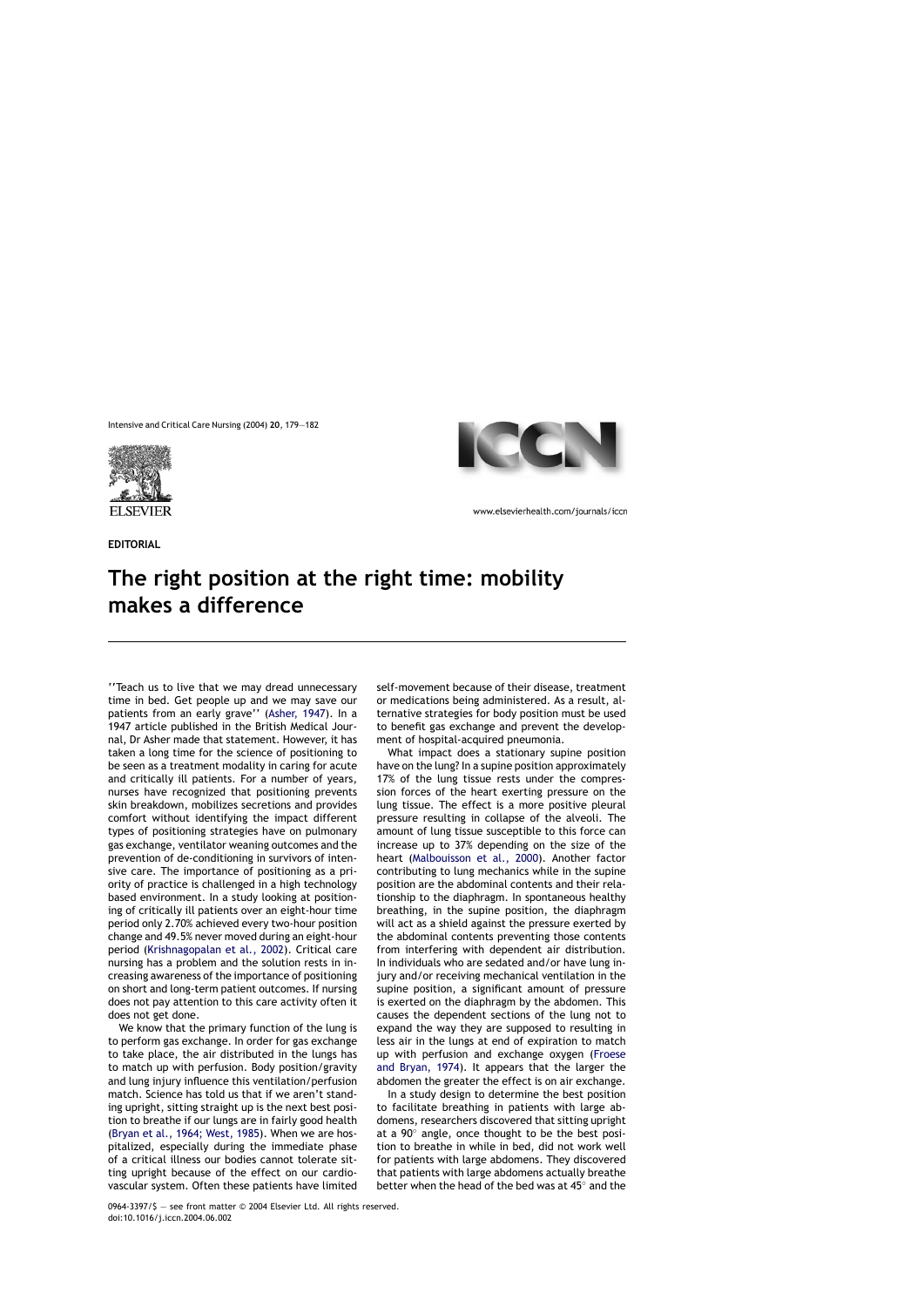bed was placed in what is called the reverse trendelenburg or lowering of the leg and feet area. This 'drop down' of the abdomen results in less pressure being exerted on the lungs [\(Burns et al., 1994\).](#page-2-0) It is clear that in the 21st century the equipment we use in managing hospitalized patients must be technically smart and have the versatility to meet multiple clinical needs.

Positioning therapies have been targeted to meet specific lung pathology. The literature has demonstrated conclusively that if a patient experiences a consolidated type pneumonia in one lung, that positioning with the good lung down will result in better oxygenation [\(Zach et al., 1974\).](#page-3-0) What position would be best for patients with bilateral lung disease? That determination is made based on the severity of the patients lung disease and critical illness. For a large number of patients, turning every two hours is not enough to preserve the oxygenating ability of the lungs or to prevent pneumonia [\(Ray](#page-3-0) [et al., 1974\).](#page-3-0) Many hospitals use a bed that provides a therapy called continuous lateral rotation (CLRT) when caring for critically ill patients who are at risk of pneumonia or currently have lung injury. The bed provides on average six to eight complete full body left–center–right turns every hour. An effective turn is when one lung is above the other. The research dictates that patients should be rotated greater than 18 hours a day to achieve maximum benefit [\(deBoisblanc et al., 1993; Choi and Nelson,](#page-2-0) [1992; Fink et al., 1990; Gentilello et al., 1988;](#page-2-0) [Kel- ley et al., 1987; Sahn, 1991; Summer et al.,](#page-2-0) [1989\).](#page-2-0)

One way to describe the physiology of continuous motion is to consider a patient's acutely injured lungs when lying stationary in a supine position to be like a glass of swamp water. All the solute settles at the bottom. In the lungs, all the fluid and bacteria settle in the dependent area where gravity places the best blood flow. As a result, this leads to a mismatch of ventilation to perfusion. If you were to shake the glass of swamp water the solid part would break up and move around. In the lungs, this motion helps redistribute the fluid and bacteria for easier removal by suctioning as well as making it easier for exchange gas. There have been a significant number of studies that have examined the benefits of continuous lateral rotation therapy [\(Anzueto](#page-2-0) [et al., 1997; Choi and Nelson, 1992; deBoisblanc](#page-2-0) [et al., 1993; Fink et al., 1990; Gentilello et al.,](#page-2-0) [1988; Kelley et al., 1987; Kirschenbaum et al., 2002;](#page-2-0) [Sahn, 1991; Summer et al., 1989; Traver et al.,](#page-2-0) [1995; Whitman et al., 1995\)](#page-2-0). Although the studies have small sample sizes and some methodological difficulties, most studies have reached similar conclusions. This therapy when used correctly reduces the incidence of atelectasis, nosocomial pneumonia, time on a mechanical ventilator and stay in an ICU making it very beneficial and cost effective.

A barrier to the use of various positions as a part of pulmonary treatment is haemodynamic instability experienced when attempting to turn a critically ill patient. Haemodynamic instability in critically ill patients during turning may occur as a result of spending prolonged lengths of time in a stationary position. A lessening of the carotid-cardiac baro-reflex responsiveness is caused by prolonged bed rest and correlates with orthostatic hypotension and syncope [\(Convertino et al., 1990\)](#page-2-0). Head motion alone can reduce baroreflex response by 30% causing a reduction in heart rate. When individuals change their gravitational reference from a lying to sitting position the body goes through a series of physiological adaptations to maintain cardiovascular homeostasis [\(Convertino et al., 1997\)](#page-2-0). Critically ill patients may experience a similar adaptation when turning laterally or moving into a prone position. With changes in gravitational plane (position change) the stretch receptors read the shift in plasma volume and respond by sending information to the autonomic nervous system to constrict the vasculature ([Doering, 1993\).](#page-2-0) Astronauts, as an example, must adapt to changes in gravity in order to maintain an effective circulating volume. Training is done to assure tolerance of gravitational changes on baroreflex and vestibular response. This assures the astronauts cardiovascular adaptation in space. A similar mechanism may be important in critically ill patients. If we train them to turn by preventing prolonged gravitational equilibration in a stationary position for extended lengths of time, less instability with position changes may result. Commonly, patients are unstable when turned following long intervals in a stationary position in the Operating Room, Emergency Room, and CAT (Computerized Axial Tomography) scan. Such patients may benefit from training with rotational therapy. In addition to the stretch receptors, the vestibular system influences many components of the autonomic nervous system. Important sympathetic and parasympathetic stimuli regulate cardiovascular function during movement and change in posture ([Convertino et al., 1997\).](#page-2-0) A manual turn is usually accomplished rapidly making vestibular adjustment much more difficult. This is in contrast to the slow rolling motion associated with rotational therapy. This may serve as another reason to choose rotational therapy as a method for training the critically ill patient to tolerate turning so it is no longer a barrier to position therapy.

So when is the correct time to discontinue CLRT therapy? Would it be correct to leave patients ro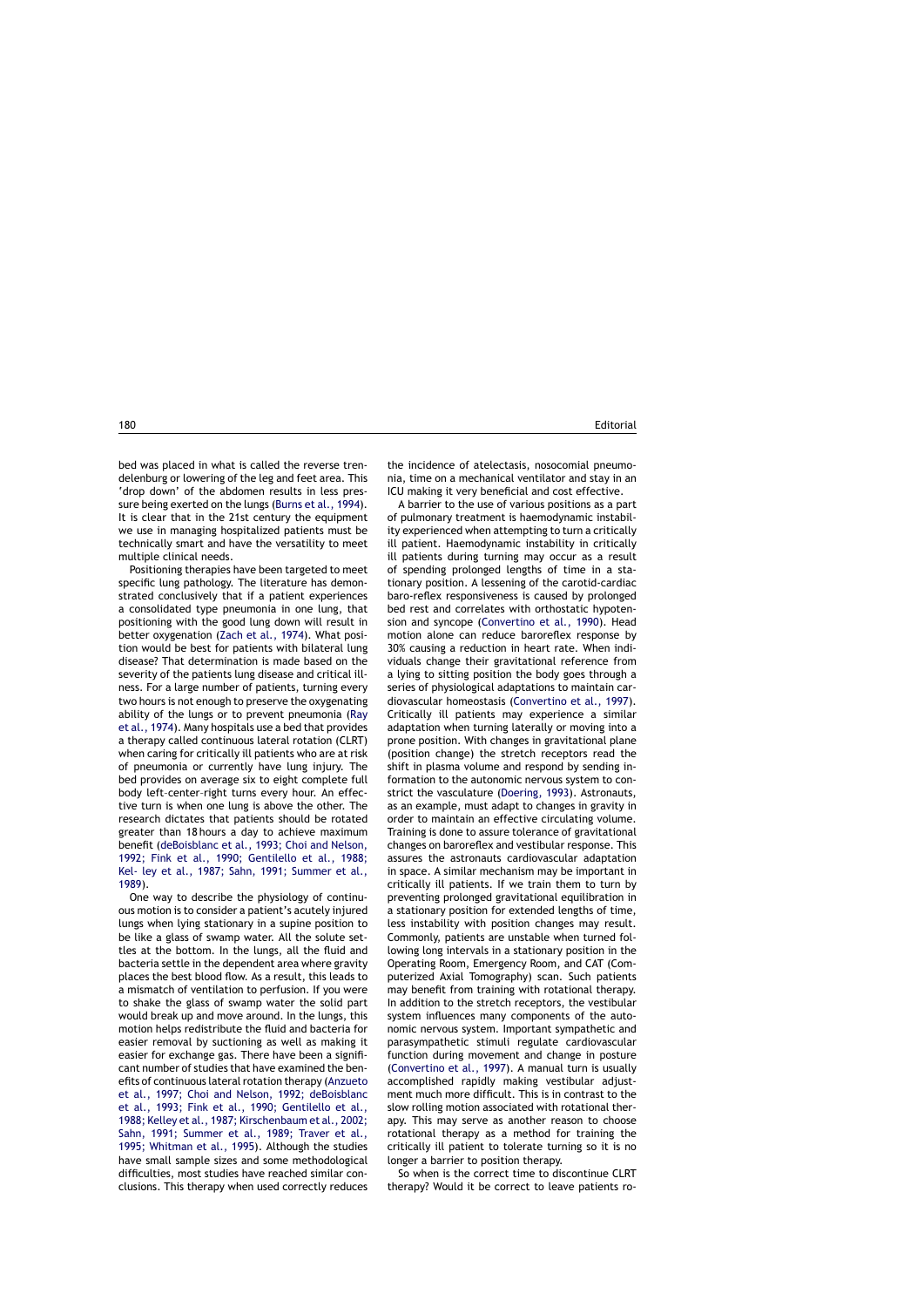<span id="page-2-0"></span>tating until they are up on their feet again? A good rule of thumb for discontinuing the therapy is when the patient no longer meets the clinical criteria that resulted in the therapy being initiated. In addition, if a patient can be mobilized safely into an upright and/or chair position, they now have other mobility options to facilitate secretion removal and promote gas exchange. Florence Nightingale wrote in Notes on Nursing that ''whatever a patient can do for themselves, it is better ... less anxiety'' ([Nightingale, 1992\).](#page-3-0) Completely controlling a patient's body position may be necessary in the critical phase of their illness but extending that beyond the appropriate time may result in feelings of powerlessness and ultimately delay healing because of a perceived lack of control. So howdo we successfully progress our patients towards more independent function through mobility? We can combat the physical de-conditioning that occurs with bed rest by using a stepwise mobility progression program. Once the patient's cardiovascular system is able to tolerate the head of bed higher than 45◦ we begin the program. The goal during all phases of the patient's illness is to maintain a head elevation at 45◦ to reduce the risk of aspiration and help prevent ventilator associated pneumonia (Drakulovic et al., 1999). Some patients experience haemodynamic instability when the head of the bed is elevated in comparison to the supine position. The cause of this instability may be related to a reduction in cardiac output created by the position change (Dalrymple et al., 1979; Russell, 1981). Another challenge to implementing the head of bed research occurs when practitioners must take into account the impact of significant sheering and friction on the skin that has been demonstrated with head elevations above 30◦ ([WOCN, 2003\).](#page-3-0) The risk benefit profile of decreasing the risk of pneumonia versus haemodynamic instability and/or decreasing the risk of skin breakdown must be considered. Once the patient is able to physiologically tolerate higher than 45◦, the goal is to progress to stepwise increases in the head of the bed, followed by placing the legs in a dependent position. If this is tolerated, dangling of the legs followed by weight bearing should begin as soon as possible. An increase in general muscle strength will ultimately help with liberating a patient from the ventilator.

Methods and equipment that support this stepwise mobility progression are essential in order to meet the physiological demands of the healing process. This will allow nurses and physiotherapists to ''do the right thing'' with minimal use of manpower. Mobility is a fundamental nursing activity that requires in-depth knowledge and skill to effectively apply to critically ill patients. It does not require a

physician's order to initiate. When mobility is a core component of care it helps with secretion management, reducing feelings of powerlessness, preventing muscle wasting, improving gas exchanging and decreasing the incidence of atelectasis and ventilator associated pneumonia. Matching the right time of the illness to the right positioning strategy will help to achieve positive patient outcomes. We have a unique opportunity as nurses to non-invasively impact our patient's outcome through the independent activity of ''turning''.

## **References**

- Anzueto A, Peters JI, Seidner SR, Cox WJ, Coalson JJ. Effects of continuous bed rotation and prolonged mechanical ventilation on healthy, adult baboons. Crit Care Med 1997;25:1560— 4.
- Asher RAJ. The dangers of going to bed. Br Med J 1947;4:967.
- Bryan AC, Bentivoglio LG, Beerel F, MacLeish M, Zidulka A, Bates DV. Factors affecting regional distribution of ventilation and perfusion in the lung. J Appl Physiol 1964;19:395—402.
- Burns SM, Egloff MB, Ryan B, Carpenter R, Burns JE. Effect of body position on spontaneous respiratory rate and tidal volume in patients with obesity, abdominal distension and ascites. Am J Crit Care 1994;3:102—6.
- Choi SC, Nelson LD. Kinetic therapy in critically ill patients: combined results based on meta-analysis. J Crit Care 1992;7:57—62.
- Convertino VA, Doerr DF, Eckberg DL, Fritsch JM, Vernikos-Danellis J. Head-down bed rest impairs vagal baroreflex responses and provokes orthostatic hypotension. J Appl Physiol 1990;68:1458—64.
- Convertino VA, Previc FH, Ludwig DA, Engelken EJ. Effects of vestibular and oculomotor stimulation on responsiveness of the carotid-cardiac baroreflex. Am J Physiol 1997;273:615— 22.
- Dalrymple GE, MacGowan SW, Maclead GF. Cardiorepiratory effects of sitting position in neurosurgery. Br J Anaesth 1979;51:1079—81.
- deBoisblanc B, Castro M, Everset B, Ghender J, Walker C, Summer W. Effects of air-supported, continuous, postural oscillation on the risk of early ICU pneumonia in nontraumatic critical illness. Chest 1993;103:1543—7.
- Doering LV. The effect of positioning on hemoynamics and gas exchange in the critically ill: a review. Am J Crit Care 1993;2:208—16.
- Drakulovic MB, Torres A, Bauer TT, Nicolas JM, Nogue S, Ferrer M. Supine body position as a risk factor for nosocomial pneumonia in mechanically ventilated patients: a randomised trial. Lancet 1999;354:1851—8.
- Fink M, Helsmoortel CM, Stein KL, Lee PC, Cohn SM. The efficacy of an oscillating bed in the prevention of lower respiratory tract infection in critically ill victims of blunt trauma. Chest 1990;97:132—7.
- Froese A, Bryan AC. Effects of anaesthesia and paralyses on diaphragmatic mechanics in man. Anesthesiology 1974;41:242—55.
- Gentilello L, Thompson DA, Tonnesen AS, Hernandez D, Kapadia AS, Allen SJ, et al. Effect of a rotating bed on the incidence of pulmonary complications in critically ill patients. Crit Care Med 1988;16:783—6.